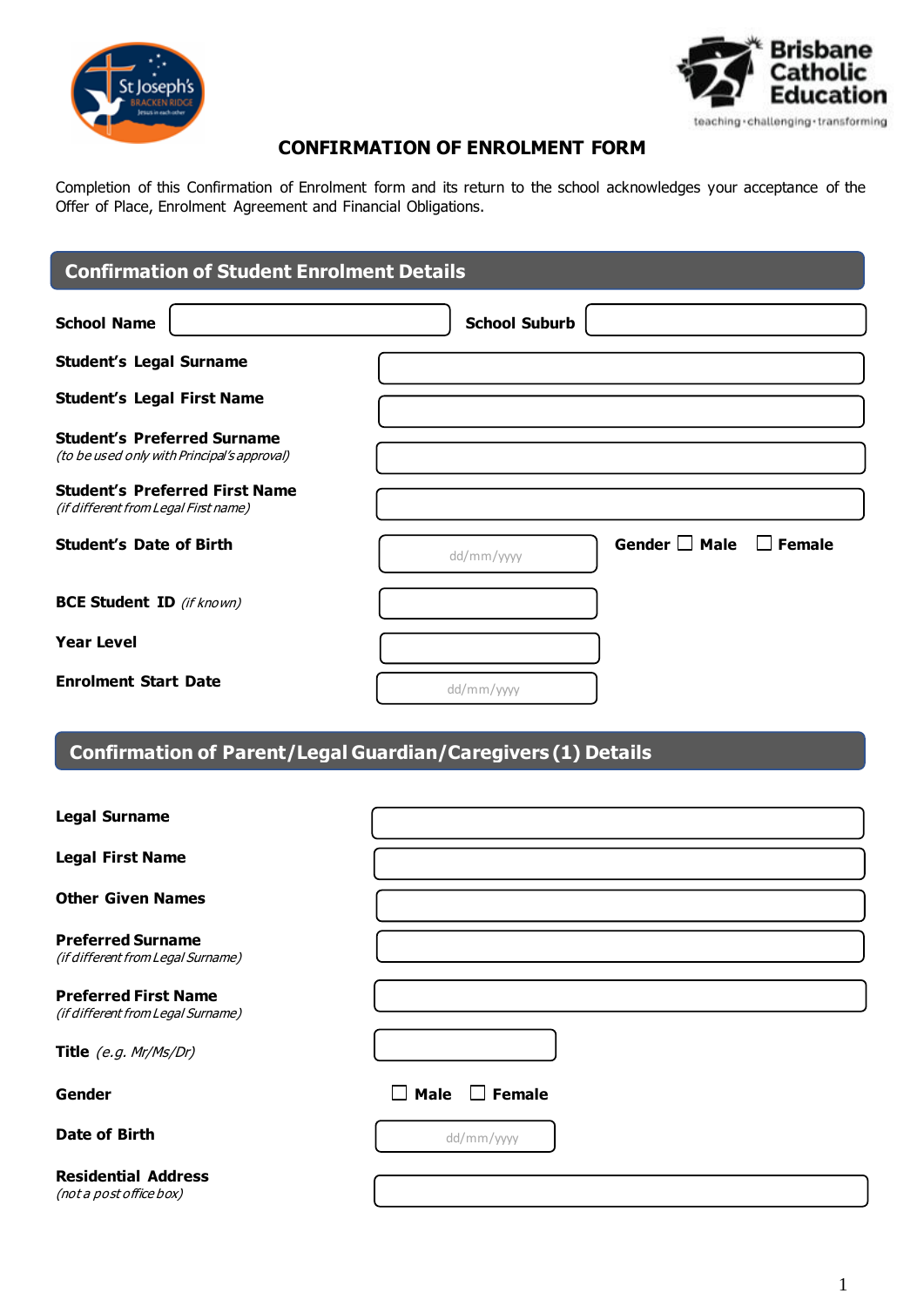| $\Box$ Same as Residential Address<br><b>Postal Address</b> | Different to Residential Address |                               |
|-------------------------------------------------------------|----------------------------------|-------------------------------|
| <b>Mobile Telephone Number</b>                              |                                  | (Indicate best contact order) |
| <b>Home Telephone Number</b>                                |                                  |                               |
| <b>Work Telephone Number</b>                                |                                  |                               |
| <b>Email Address</b>                                        |                                  |                               |

This unique email address is used for all school communications including emails, parent portal, permission slips, and fee statements.

# **Confirmation of Parent/Legal Guardian/Caregivers (2) Details**

**3.**

| <b>Legal Surname</b>                                                                                       |                                                                                                                                        |
|------------------------------------------------------------------------------------------------------------|----------------------------------------------------------------------------------------------------------------------------------------|
| <b>Legal First Name</b>                                                                                    |                                                                                                                                        |
| <b>Other Given Names</b>                                                                                   |                                                                                                                                        |
| <b>Preferred Surname</b><br>(if different from Legal Surname)                                              |                                                                                                                                        |
| <b>Preferred First Name</b><br>(if different from Legal Surname)                                           |                                                                                                                                        |
| Title (Mr/Ms/Mrs/Dr)                                                                                       |                                                                                                                                        |
| Gender                                                                                                     | $\Box$ Female<br><b>Male</b>                                                                                                           |
| Date of Birth                                                                                              | dd/mm/yyyy                                                                                                                             |
| <b>Residential Address</b><br>(not a post office box)                                                      |                                                                                                                                        |
| <b>Same as Residential Address</b><br><b>Postal Address</b><br><b>Different to Residential Address</b>     |                                                                                                                                        |
| <b>Mobile Telephone Number</b>                                                                             | (Indicate best contact order)                                                                                                          |
| <b>Home Telephone Number</b>                                                                               |                                                                                                                                        |
| <b>Work Telephone Number</b>                                                                               |                                                                                                                                        |
| <b>Email Address</b><br>(please provide a different<br>email address to Parent/Legal Guardian/Caregiver 1) | This unique email address is used for all school communications including emails, parent portal, permission slips, and fee statements. |

# **Additional Contact Person Details**

The following additional Contact Person Details refers to any person nominated by the Parent/Legal Guardian/Caregiver as providing some degree of care, acting as an emergency contact and/or having financial responsibility.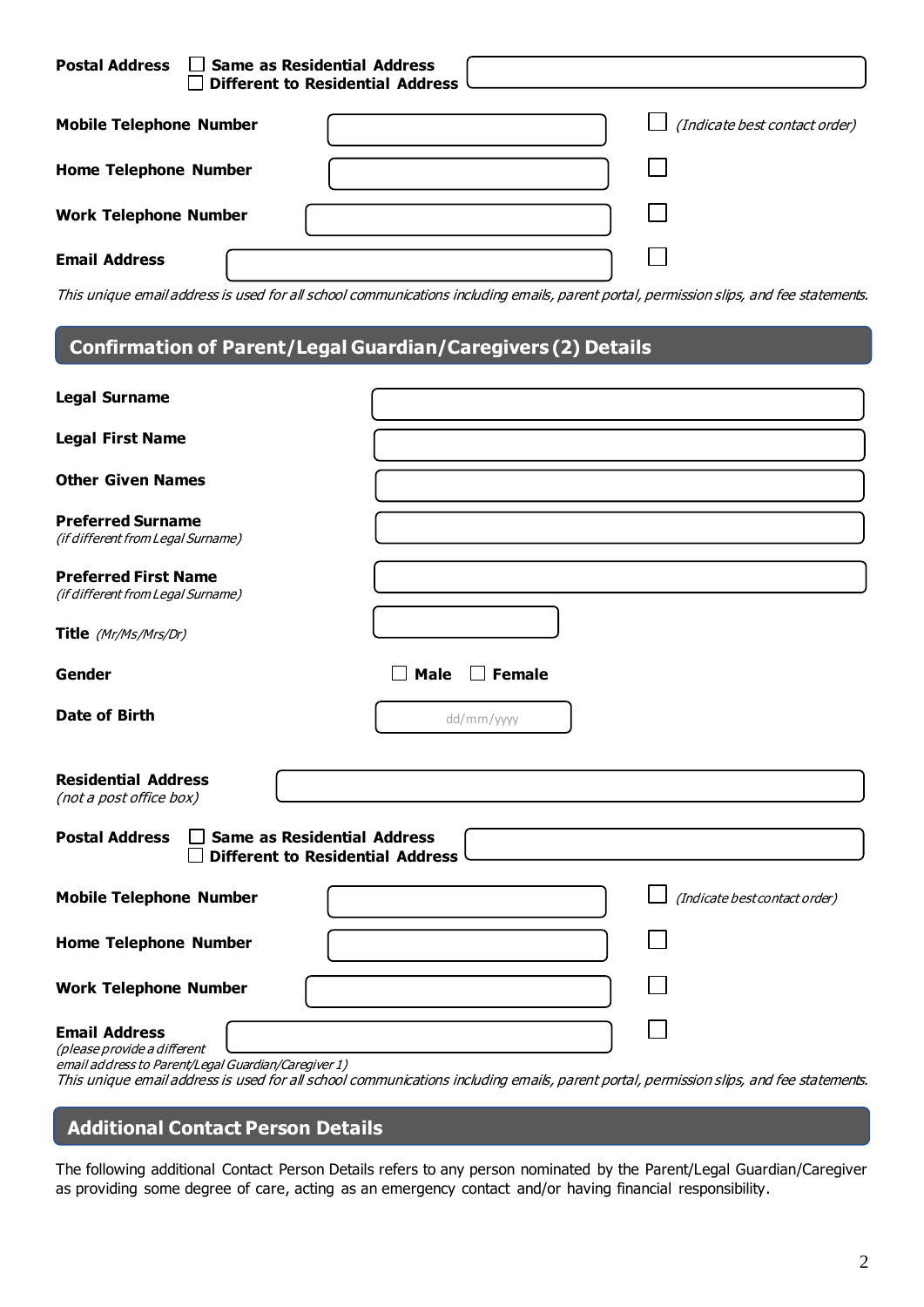| <b>Legal Surname</b>                                                                                                                                                 |                                                                                               |
|----------------------------------------------------------------------------------------------------------------------------------------------------------------------|-----------------------------------------------------------------------------------------------|
| <b>Legal First Name</b>                                                                                                                                              |                                                                                               |
| <b>Other Given Names</b><br><b>Preferred Surname</b><br>(if different from Legal Surname)                                                                            |                                                                                               |
| <b>Preferred First Name</b><br>(if different from Legal Surname)                                                                                                     |                                                                                               |
| Title $(e.g.$ Mr/Ms/Dr)                                                                                                                                              |                                                                                               |
| Gender                                                                                                                                                               | $\Box$ Female<br>Male                                                                         |
| Date of Birth                                                                                                                                                        | dd/mm/yyyy                                                                                    |
| <b>Residential Address</b><br>(not a post office box)                                                                                                                |                                                                                               |
| <b>Postal Address</b><br><b>Same as Residential Address</b><br><b>Different to Residential Address</b>                                                               |                                                                                               |
| <b>Mobile Telephone Number</b>                                                                                                                                       | (Indicate best contact order)                                                                 |
| <b>Home Telephone Number</b>                                                                                                                                         |                                                                                               |
| <b>Work Telephone Number</b>                                                                                                                                         |                                                                                               |
| <b>Email Address</b>                                                                                                                                                 |                                                                                               |
| What is the relationship of this person to the student?                                                                                                              |                                                                                               |
| Does this person perform any of the following roles in regard to the student?                                                                                        |                                                                                               |
| <b>Emergency Contact</b><br>$\Box$ Yes (indicate the priority be contacted e.g. 1 <sup>st</sup> , 2 <sup>nd</sup> , 3 <sup>rd</sup> , 4 <sup>th</sup> )<br>$\Box$ No |                                                                                               |
| <b>Legal Guardian</b><br>$\Box$ Yes<br>$\square$ No                                                                                                                  | If this person is not a birth or adoptive parent, then legal documentation must be attached.  |
| <b>Caregiver</b><br>$\Box$ Yes<br>$\Box$ No                                                                                                                          | A person who has responsibility for the general wellbeing of a student on a day-to-day basis. |
| Is this person to receive any of the following forms of Communication?                                                                                               |                                                                                               |

#### **Report Cards/Progress Reports**

## **Newsletters**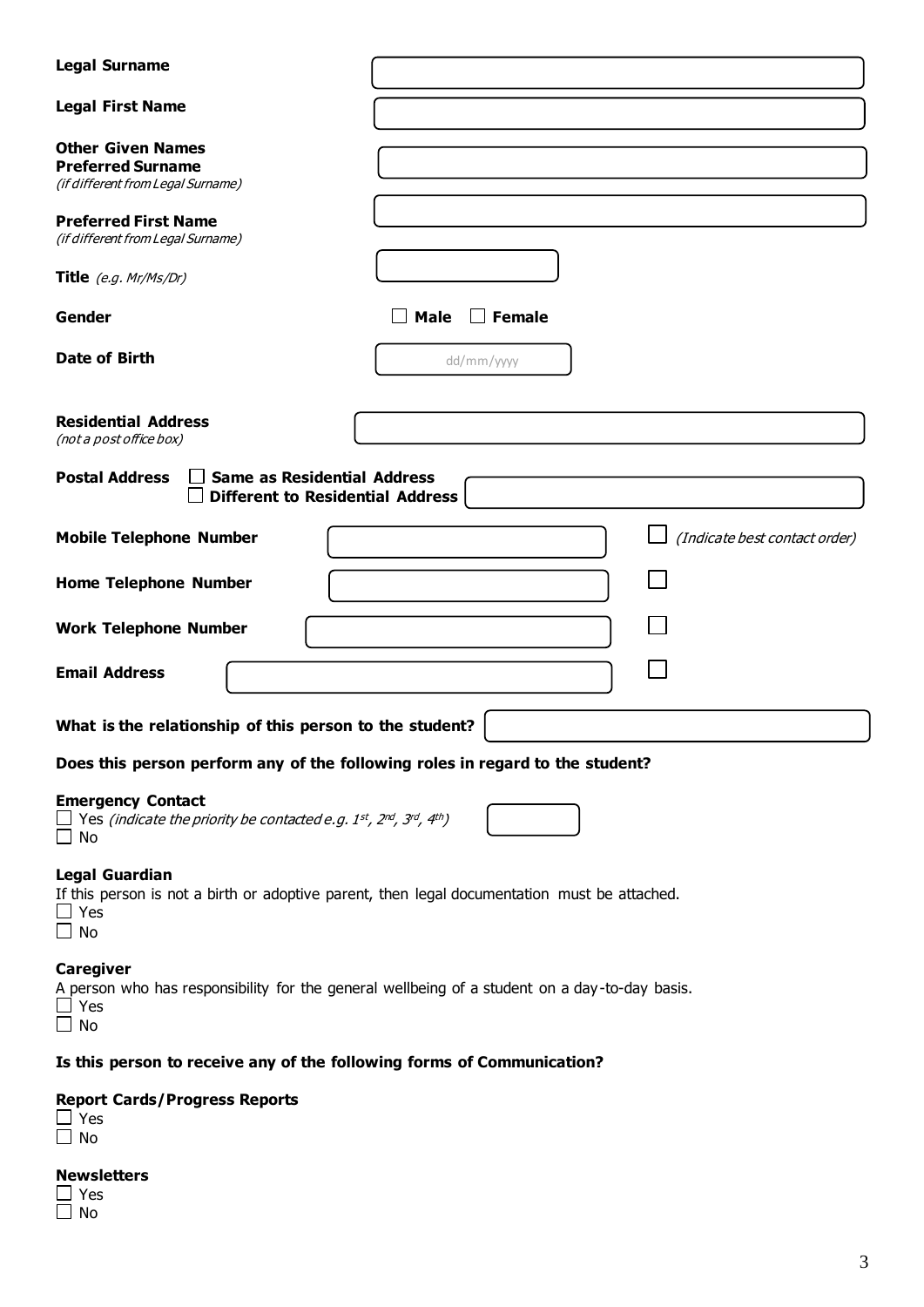#### **Invitations**

| 2<br>۱ |
|--------|
| J<br>٠ |

**Parent Portal Access**

| u. |
|----|
| V  |

**Does this person reside with the student?**

| ۹ |
|---|
|   |

#### **Does this person require the assistance of an interpreter?**

□ Yes

 $\Box$  No

### **Acceptance of Enrolment Agreement**

- 1. I/We as the person/s responsible for the student, commit to fully supporting the school in its mission to foster the student's growth in a Catholic Community. I/We will support the school's Mission Statement and will encourage the student with the living out of its core values.
- 2. I/We accept and support the Behaviour and Uniform Policies. These support student management and are important for the safety and welfare of students.
- 3. I/We accept and support all other school policies and procedures. These have been formulated for the effective management of the school and support of students.
- 4. I/We understand that the student will use computing resources connected to the internet and that they will be required to accept conditions of use of this resource.
- 5. I/We accept that the student will participate in external activities such as excursions, camps, and work programs as part of the educational program. I/We will support these activities by ensuring an appropriate response is provided to school communications in relation to these by the dates indicated in each request.
- 6. I/We consent to the school by its servants or agents seeking medical or dental advice on behalf of the student as it sees fit in the event of accident or illness and, if in the opinion of an attending medical or dental practitioner or medical officer, the student requires medical or dental attention or treatment including, but not limited to, the administration of anaesthetic, blood transfusion or the performance of any surgical operation, to such medical or dental practitioner or medical officer giving such attention or treatment. The consent is valid at all times while the student is in the custody of the school including, but not limited to, such times as the student is at school, is present at school camps or is attending or participating in a work experience program, outing, excursion or function.
- 7. I/We understand that the school will take all reasonable care in the event of the student suffering accident or illness but that it will not be responsible for the costs of any medical or dental attention or treatment administered to the student in such an event nor will it be responsible directly or indirectly for any act or omission of any medical or dental practitioner or medical officer attending or treating the student.
- 8. I/We (select one)

 $\Box$  certify that the student does not to my knowledge suffer from any illness or disability which might interfere with or inhibit any medical or dental attention or treatment.

 $\Box$  give notice that the student suffers from the following illnesses or disabilities and/or takes medication which might interfere with or inhibit any medical or dental attention or treatment but certify that to my knowledge the student does not suffer from any other illnesses or disabilities or take medication which might interfere with or inhibit any medical or dental attention or treatment: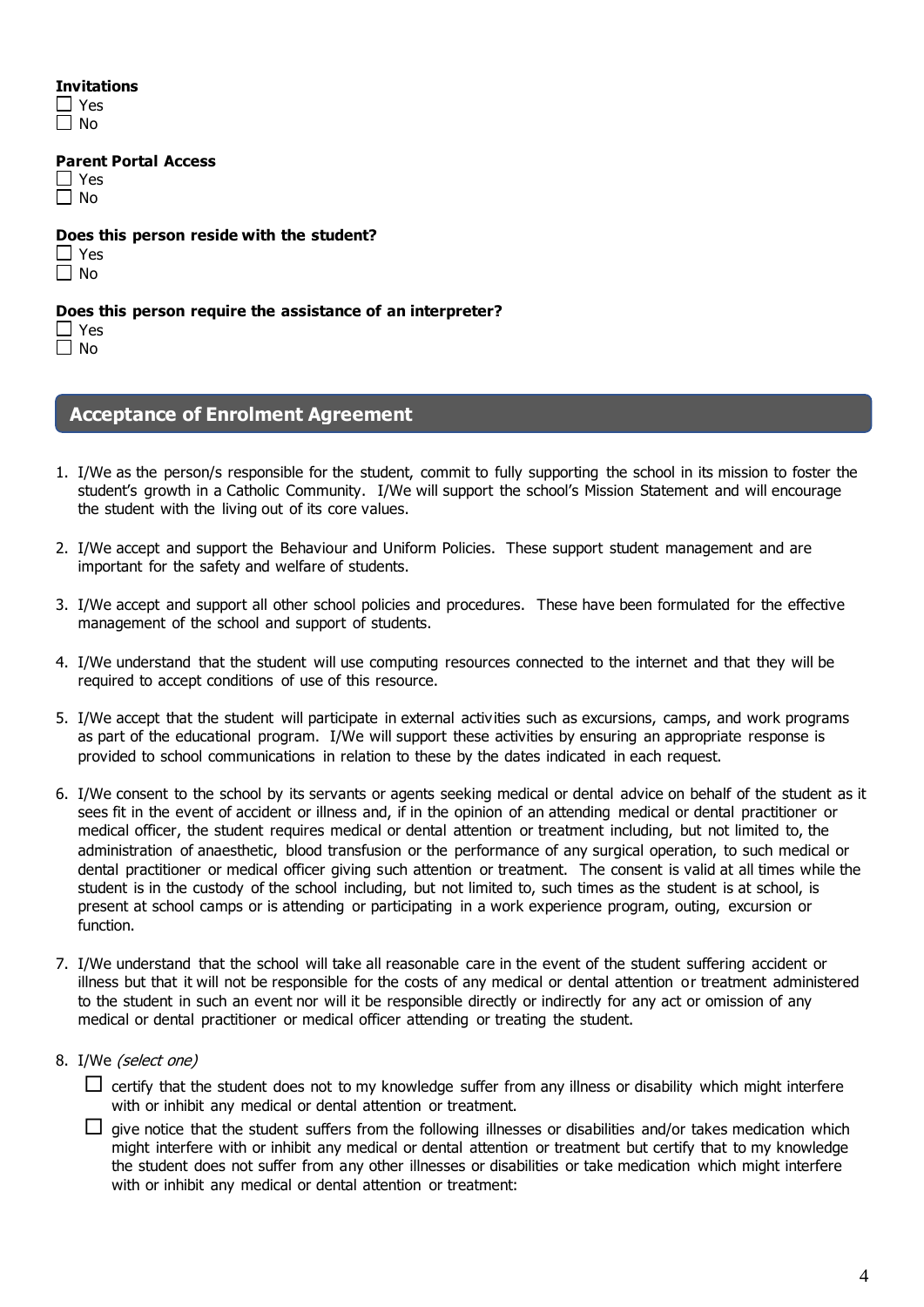9. I/We have fully and accurately disclosed any information required by the school for its consideration in determining the enrolment of the student and understand that non-disclosure of relevant information will make the application, offer of enrolment and acceptance invalid.

| Signature of Parent/Legal Guardian/Caregiver | <b>Signature of Parent/Legal Guardian/Caregiver</b> |
|----------------------------------------------|-----------------------------------------------------|
| <b>Full Legal Name</b>                       | <b>Full Legal Name</b>                              |
| <b>Relationship to Student</b>               | <b>Relationship to Student</b>                      |
| <b>Date Signed</b><br>d d / m m / y y y y    | <b>Date Signed</b><br>d d / m m / y y y y           |

## **Acceptance of Financial Obligation**

School fees and charges are set and published by the school each year. A Financial Agreement is to be entered into as part of the Confirmation of Enrolment process. Statements are sent to the nominated Account Holder(s).

By choosing and accepting **one** of the financial arrangement options below, the account holders:

- agree to be account holder(s) and accept financial responsibility for the school fees, levies and charges incurred for the enrolment of \_\_\_\_\_\_student's legal name \_\_\_\_\_\_\_\_
- agree that this arrangement is to be in place from  $\frac{d}{dx}$   $\frac{d}{dx}$   $\frac{d}{dx}$   $\frac{m}{dx}$   $\frac{m}{dx}$   $\frac{y}{y}$   $\frac{y}{y}$  and will apply to the fees, levies and charges incurred from this date until the conclusion of his/her enrolment at the school/college or until a new financial arrangement is made in writing
- undertake to pay school fees, levies and charges by the due date and understand that it is the responsibility of each account holder to approach the school to discuss payment options should difficulties arise meeting this obligation
- understand that as an account Holder, additional details or changes to details such as addresses and contact numbers, are to be provided via the Additional Contact Person contact form
- understand that as a new Account Holder, the BCE Information Collection Notice must be signed.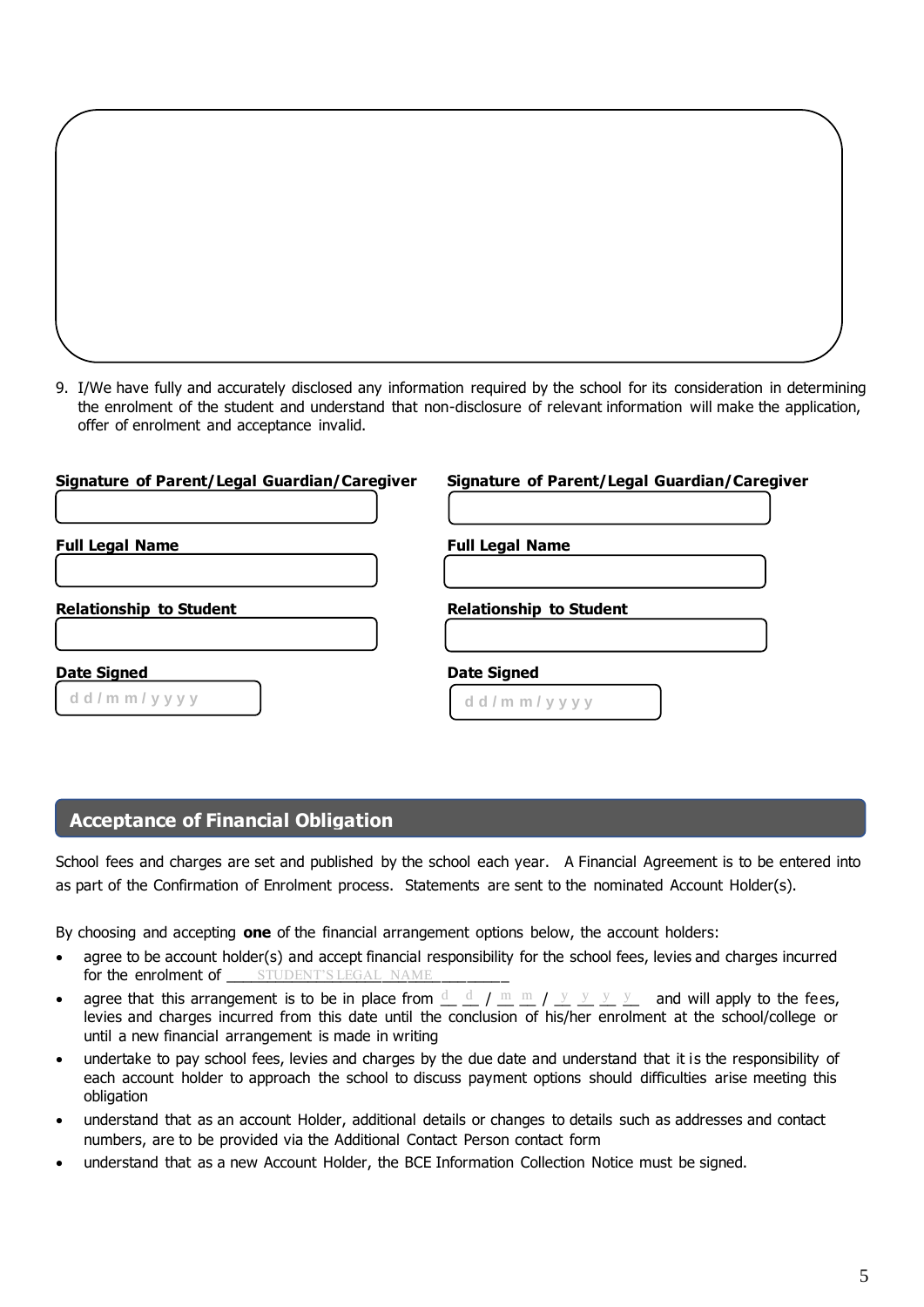# **Financial Arrangement Options** (Please select one of the following **three** options)

|                              | <b>Option 1: JOINT AND SEVERAL FINANCIAL RESPONSIBILITY</b><br>(Both parties, each of whom are nominated as Account Holders, are jointly and severally responsible)<br>Where two parties, e.g. a mother and father, assume joint financial responsibility for 100% of the account                                                         | % of Fees,<br><b>Levies and</b><br><b>Charges</b> |
|------------------------------|-------------------------------------------------------------------------------------------------------------------------------------------------------------------------------------------------------------------------------------------------------------------------------------------------------------------------------------------|---------------------------------------------------|
| Account Holder 1 Full Name:  |                                                                                                                                                                                                                                                                                                                                           |                                                   |
| Acceptance:                  | Account Holder 1 Signature                                                                                                                                                                                                                                                                                                                |                                                   |
| Date Signed:                 | $\frac{d}{dx}$ $\frac{d}{dx}$ $\frac{d}{dx}$ $\frac{d}{dx}$ $\frac{d}{dx}$ $\frac{d}{dx}$ $\frac{d}{dx}$ $\frac{d}{dx}$ $\frac{d}{dx}$ $\frac{d}{dx}$ $\frac{d}{dx}$ $\frac{d}{dx}$ $\frac{d}{dx}$ $\frac{d}{dx}$ $\frac{d}{dx}$ $\frac{d}{dx}$ $\frac{d}{dx}$ $\frac{d}{dx}$ $\frac{d}{dx}$ $\frac{d}{dx}$ $\frac{d}{dx}$ $\frac{d}{dx}$ | <b>100%</b>                                       |
| Account Holder 2 Full Name:  |                                                                                                                                                                                                                                                                                                                                           |                                                   |
| Acceptance:                  | Account Holder 2 Signature                                                                                                                                                                                                                                                                                                                |                                                   |
| Date Signed:                 | $\frac{d}{dx}$ $\frac{d}{dx}$ $\frac{m}{dx}$ $\frac{m}{dx}$ $\frac{y}{y}$ $\frac{y}{y}$ $\frac{y}{y}$                                                                                                                                                                                                                                     |                                                   |
|                              | <b>Option 2: SOLE FINANCIAL RESPONSIBILITY</b><br>(100% responsibility is allocated to one person who is nominated as the Account Holder). Where only one party,<br>e.g. a mother or a father, assumes financial responsibility for 100% of the account                                                                                   | % of Fees,<br><b>Levies and</b><br><b>Charges</b> |
| Account Holder Full Name:    |                                                                                                                                                                                                                                                                                                                                           |                                                   |
| Acceptance:                  | Account Holder Signature                                                                                                                                                                                                                                                                                                                  | <b>100%</b>                                       |
| Date Signed:                 | $d$ d $\frac{d}{dx}$ $\frac{m}{dx}$ $\frac{m}{dx}$ $\frac{y}{y}$ $\frac{y}{y}$ $\frac{y}{y}$                                                                                                                                                                                                                                              |                                                   |
| 40% and a grandmother - 10%. | <b>Option 3: SPLIT FINANCIAL RESPONSIBILITY</b><br>(Split financial responsibility is allocated to each party. Individual statements are sent to each Account Holder).<br>Where multiple parties are financially responsible for a portion of the account, e.g. mother - 50% and father -                                                 | % of Fees,<br><b>Levies and</b><br><b>Charges</b> |
| Account Holder 1 Full Name:  |                                                                                                                                                                                                                                                                                                                                           |                                                   |
| Acceptance:                  | <b>Account Holder 1 Signature</b>                                                                                                                                                                                                                                                                                                         |                                                   |
| Date Signed:                 | $d$ $d$ $f$ $m$ $m$ $f$ $y$ $y$ $y$ $y$                                                                                                                                                                                                                                                                                                   |                                                   |
| Account Holder 2 Full Name:  |                                                                                                                                                                                                                                                                                                                                           |                                                   |
| Acceptance:                  | Account Holder 2 Signature                                                                                                                                                                                                                                                                                                                | $\frac{O}{O}$                                     |
| Date Signed:                 | $\underline{d}$ $\underline{d}$ / $\underline{m}$ $\underline{m}$ / $\underline{y}$ $\underline{y}$ $\underline{y}$ $\underline{y}$ $\underline{y}$                                                                                                                                                                                       |                                                   |
| Account Holder 3 Full Name:  |                                                                                                                                                                                                                                                                                                                                           |                                                   |
| Acceptance:                  | Account Holder 3 Signature                                                                                                                                                                                                                                                                                                                | $\frac{O}{O}$                                     |
| Date Signed:                 | $\frac{d}{dx}$ $\frac{d}{dx}$ $\frac{m}{dx}$ $\frac{m}{dx}$ $\frac{y}{y}$ $\frac{y}{y}$ $\frac{y}{y}$ $\frac{y}{y}$                                                                                                                                                                                                                       |                                                   |
| Account Holder 4 Full Name:  |                                                                                                                                                                                                                                                                                                                                           |                                                   |
| Acceptance:                  | Account Holder 4 Signature                                                                                                                                                                                                                                                                                                                | $\frac{O}{O}$                                     |
| Date Signed:                 | $\frac{d}{dx}$ $\frac{d}{dx}$ $\frac{m}{dx}$ $\frac{m}{dx}$ $\frac{y}{y}$ $\frac{y}{y}$ $\frac{y}{y}$ $\frac{y}{y}$                                                                                                                                                                                                                       |                                                   |
|                              | Total (must equal 100%)                                                                                                                                                                                                                                                                                                                   | 100 %                                             |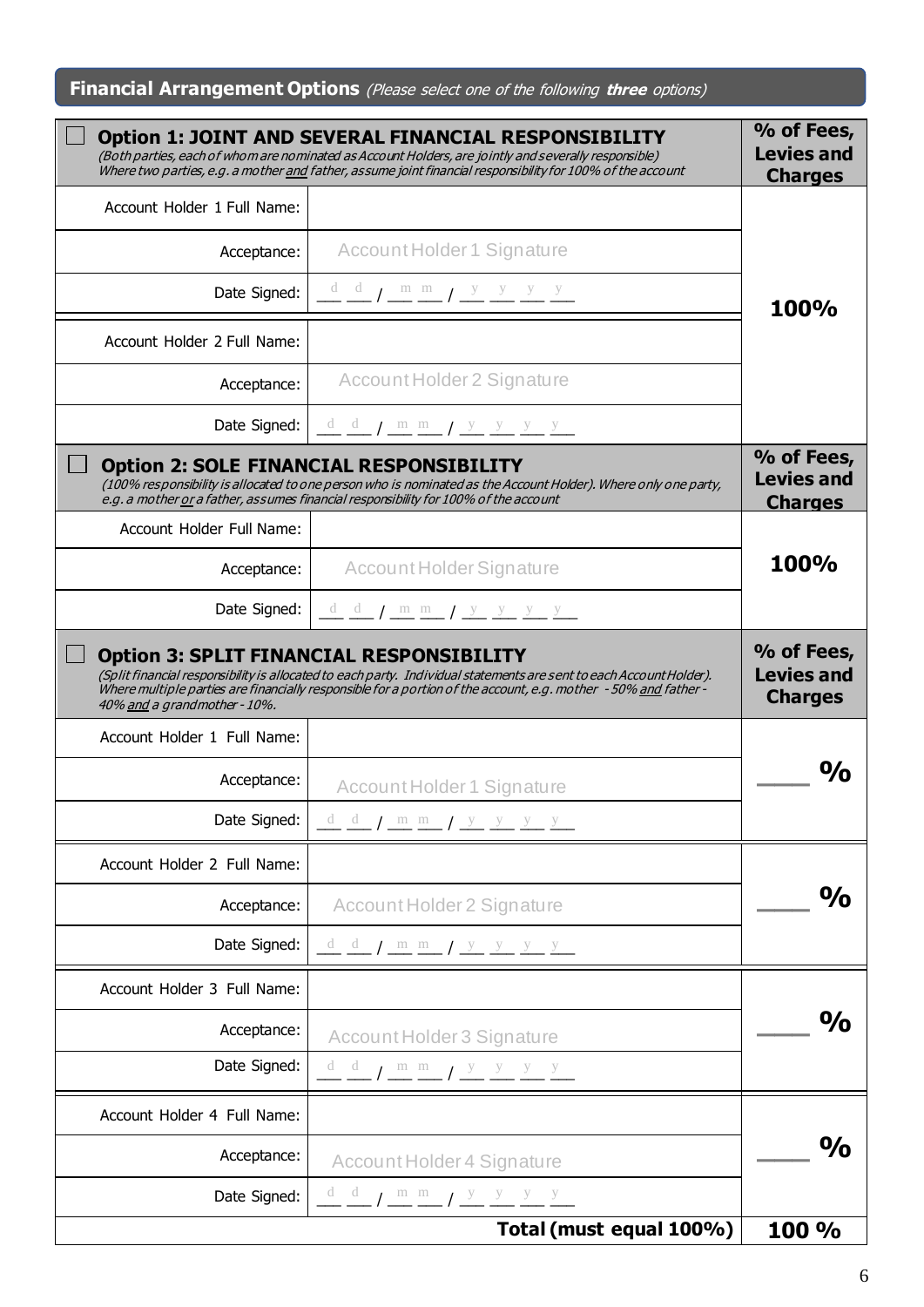## **BRISBANE CATHOLIC EDUCATION (BCE) INFORMATION COLLECTION NOTICE**

**Information we collect:** Brisbane Catholic Education collects and records personal information, including sensitive information about students, parents/legal guardians and volunteers, before and during the course of a student's enrolment at our school. Laws governing or relating to the operation of schools require that certain information is collected. These may include Education, Public Health and Child Protection laws. We may ask you to provide medical reports about students from time to time. Health information about students is sensitive information within the terms of the Australian Privacy Principles under the Privacy Act (1988).

**Purpose of collection:** The primary purpose of collecting and recording this information is to enable the provision of a quality Catholic/Christian education. In addition, some of the information we collect and record is to satisfy the school's legal obligations, particularly to enable the school to discharge its duty of care to students and parents/legal guardians. This information may also be used to perform necessary associated administrative activities, which will enable students to take part in activities at the school and for appropriate parish purposes.

**Disclosure of information:** Personal and sensitive information may be disclosed by the school for educational, administrative and support purposes to others including, but not limited to, personnel within the Brisbane Catholic Education Office, other Brisbane Catholic Education schools, other related church entities/agencies, medical practitioners, people providing services to schools, such as specialist visiting teachers and consultants, volunteers and counsellors, providers of learning and assessment tools, assessment and educational authorities including the Australian Curriculum, Assessment and Reporting Authority (ACARA) and NAPLAN Test Administration Authorities (who will disclose it to the entity that manages the online platform for NAPLAN), people providing administrative and financial services to the school, anyone you authorise the school to disclose information to and anyone to whom the school is required or authorised to disclose the information to by law, including child protection laws. In addition, we may be required by law to disclose this information to government departments, both State and Federal (including for policy and funding purposes).

Personal information collected from students is regularly disclosed to their parents/guardians.

The school may use online or 'cloud' service providers to store personal information and to provide services to the school that involves the use of personal information, such as services relating to email, instant messaging and education and assessment applications. Some limited personal information may also be provided to these service providers to enable them to authenticate users that access their services. This personal information may reside on a cloud service provider's server which may be situated outside Australia.

On occasions, information such as academic and sporting achievements, student activities and other news may be published in newsletters, magazines, and on the school website and school social media accounts. This may include photographs and videos of student activities such as sporting events, school camps and school excursions. The school will obtain permissions from the student's parent/guardian if we would like to include such photographs or videos in our promotional material or otherwise make this material available to the public such as on the internet. Parents may seek access to personal information collected about them and their son/daughter by contacting the school.

The Brisbane Catholic Education Privacy Policy sets out how parents/guardians or students may seek access to and correction of their personal information which the school has collected and holds. However, there will be occasions when access is denied. Such occasions would include where access would have an unreasonable impact on the privacy of others, where access may result in a breach of the school's duty of care to the student or where students have provided information in confidence. Any refusal will be notified in writing with reasons if appropriate. The Brisbane Catholic Education Privacy Policy also sets out how parents/guardians and students may complain about a breach of privacy and how the complaint will be handled.

The school may from time to time engage in fundraising activities. Information received from you may be us ed to make an appeal to you. It may also be disclosed to organisations that assist in the school's fundraising activities solely for that purpose. We will not disclose your personal information to third parties for their own marketing purposes without your consent. We may include your contact details in a class list and school directory.

If you provide the school with the personal information of others, such as the student's other parents, doctors or emergency contacts, we request that you inform them that you are disclosing that information to all Brisbane Catholic Education schools and why. They should also be informed that they can access that information if they wish and that the school does not usually disclose the information to third parties.

**Our privacy position:** Brisbane Catholic Education is bound by the *Privacy Act (1988)* and has adopted the thirteen (13) Australian Privacy Principles. The Brisbane Catholic Education Privacy Policy detailing Brisbane Catholic Education's practices and procedures for the use and management of the personal and sensitive information it collects and records can be accessed on the school's website or the Brisbane Catholic Education website www.bne.catholic.edu.au. Alternatively, a hard copy of the statement may be provided on request.